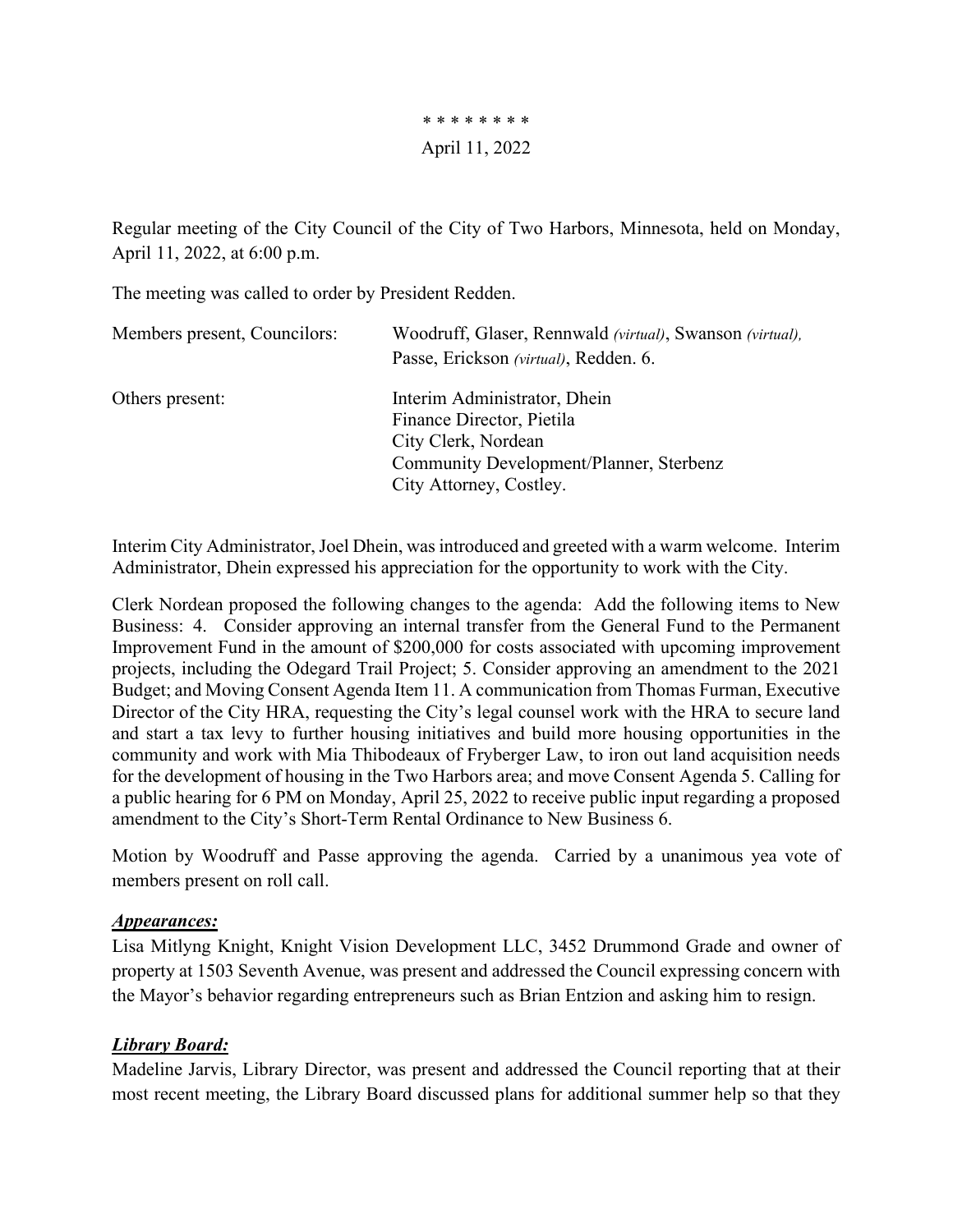can increase their hours of service during the summer. She also stated that there is a new exhibit at the Library, on climate change, in conjunction with the Pollution Control Agency, she encouraged those who may be interested to stop by the Library.

# *Planning Commission:*

Council Vice President Glaser reported that at their meeting of April 5, the Planning Commission reviewed the proposed short-term rental ordinance language and voted to recommend that the City Council approve it.

## *Public Safety Committee:*

Councilor Woodruff reported on the April 7 meeting of the Public Safety Committee where they discussed the purchase of a side-by-side utility vehicle for the Police Department, the Tall Ships Festival as it relates to staffing. He reported that the group also discussed the off-street parking requirements during the winter months with the intention of finding solutions to some of the frequent complaints received.

## *Finance Committee:*

Councilor Erickson reported that the Finance Committee met earlier in the day. Each of the items discussed were on the agenda for City Council consideration. The committee recommended approval for each item.

Motion by Woodruff and Passe that the following consent agenda items:

1. Approving minutes from the March 28, 2022 City Council meeting.

## 2. **RESOLUTION NO. 4-102-22 ALLOWING CLAIMS AGAINST THE CITY OF TWO HARBORS, IN THE AMOUNT OF \$2,284,671.25.**

- 3. Approving payroll for the second half of March, 2022, in the amount of  $\frac{$228,075.84}{228,075.84}$ .
- 4. Communications from the following individuals:
	- Stephen Phillips, 401 Third Avenue, expressing is support for Mayor Swanson.
	- Matt Barrett, 784 Larsmont Road, expressing his support for Mayor Swanson.
	- Caleb Waldron, 1522  $9<sup>th</sup>$  Avenue, expressing his support for Mayor Swanson.
	- Phil Ness, 610 12<sup>th</sup> Avenue, proclaiming his support for Mayor Swanson.
	- Kyle Koster, unknown address, expressing support for Mayor Swanson.
	- Sarah Koster, unknown address, expressing support for Mayor Swanson.
	- Alan & Sandra Cavallin 734  $16<sup>th</sup>$  Avenue, expressing their support for Mayor Swanson.
	- Barbara Hamilton, 231 Fourth Avenue, expressing support for Mayor Swanson.
	- Scott Deming, 1719 Seventh Avenue, expressing support for Mayor Swanson.
	- Angela Russeth, address unknown, expressing support for Mayor Swanson.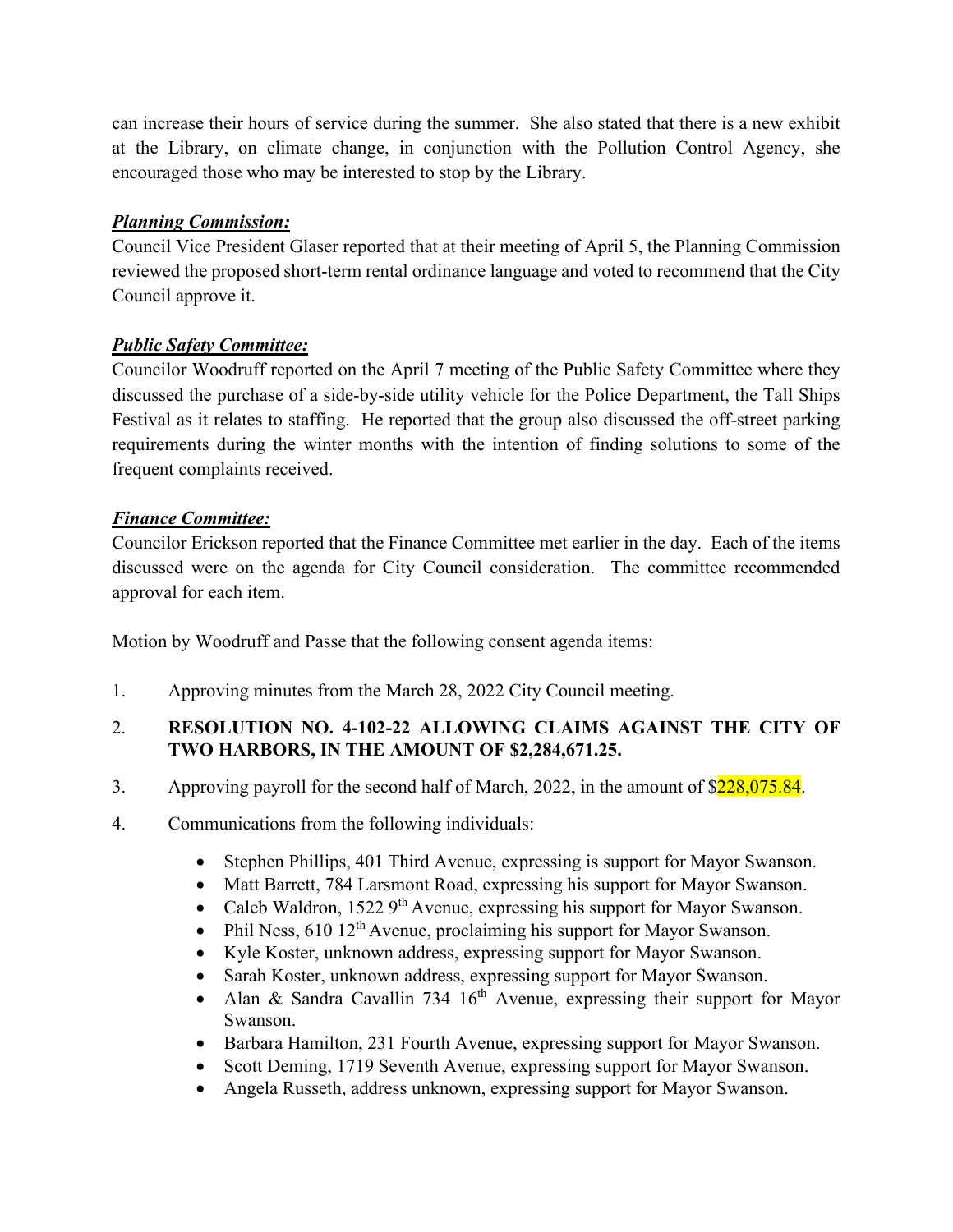- Michael and Lisa Cavallin,  $2404 \frac{20^{th}}{h}$  Avenue, expressing support for Mayor Swanson.
- Pastor Scott and Julie Nelson, 531  $15<sup>th</sup>$  Avenue, expressing support for Mayor Swanson.
- Lou Waters, 306 Fourth Avenue, expressing support for Mayor Swanson.
- Dennis Moen, 1450 Kane Lake Road, expressing support for Mayor Swanson.
- Daryl Lindholm, 712 Fourth Avenue, expressing support for Mayor Swanson.
- Phyllis & Bob Smith, address unknown, expressing support for Mayor Swanson.
- Zach Keller,  $810\,10^{th}$  Avenue, expressing support for Mayor Swanson.
- 6. **RESOLUTION NO. 4-103-22 AUTHORIZING PAYMENT TO LAKEHEAD CONSTRUCTORS FOR PAY APPLICATION NO. 5 FOR THE WASTEWATER TREATMENT PLANT PROJECT IN THE AMOUNT OF \$398,042.04.**
- 7. **RESOLUTION NO. 4-104-22 AUTHORIZING THE PURCHASE OF A REBUILT 750KVA TRANSFORMER FROM T & R ELECTRIC AT A COST OF \$18,237 FOR A NEW TESLA SUPER CHARGER IN SEAGREN'S HARDWARE PARKING LOT.**
- 8. **RESOLUTION NO. 4-105-22 ADOPTING NEW SOLAR ELECTRICITY RATES FOR 2022.**
- 9. **RESOLUTION NO. 4-106-22 AUTHORIZING THE PURCHASE OF A NEW 1000KVA TRANSFORMER FROM WESCO FOR THE WASTEWATER TREATMENT PLANT AT A COST OF \$37,274.**
- 10. **RESOLUTION NO. 4-107-22 AUTHORIZING THE PURCHASE OF A NEW 750KVA TRANSFORMER FROM WESCO AT A COST OF \$32,358.**
- 12. **RESOLUTION NO. 4-108-22 APPROVING THE FINAL FAA GRANT APPLICATION FOR THE PURCHASE OF A SNOWBLOWER ATTACHMENT FOR THE AIRPORT IN THE AMOUNT OF \$75,000 AND AUTHORIZING THE APPROPRIATE CITY OFFICIALS TO EXECUTE AND DELIVER THE AGREEMENT ON BEHALF OF THE CITY.**
- 13. **RESOLUTION NO. 4-109-22 APPROVING THE AGREEMENT BETWEEN THE CITY OF TWO HARBORS AND FRIENDS OF THE TWO HARBORS DOG PARK FOR OPERATION OF A SEASONAL DOG PARK WITHIN THE OUTDOOR HOCKEY RINK BEHIND LAKE COUNTY ARENA AND AUTHORIZING THE APPROPRIATE CITY OFFICIALS TO EXECUTE AND DELIVER THE AGREEMENT ON BEHALF OF THE CITY.**
- 15. Approving the request of the Fire Chief to authorize an interview process for the purpose of establishing a hiring pool for Fire Department positions.

### 16. **RESOLUTION NO. 4-110-22 ACCEPTING THE INTERNAL BID OF NICK DETLEFSEN FOR THE POSITION OF FULL TIME PATROL OFFICER IN THE**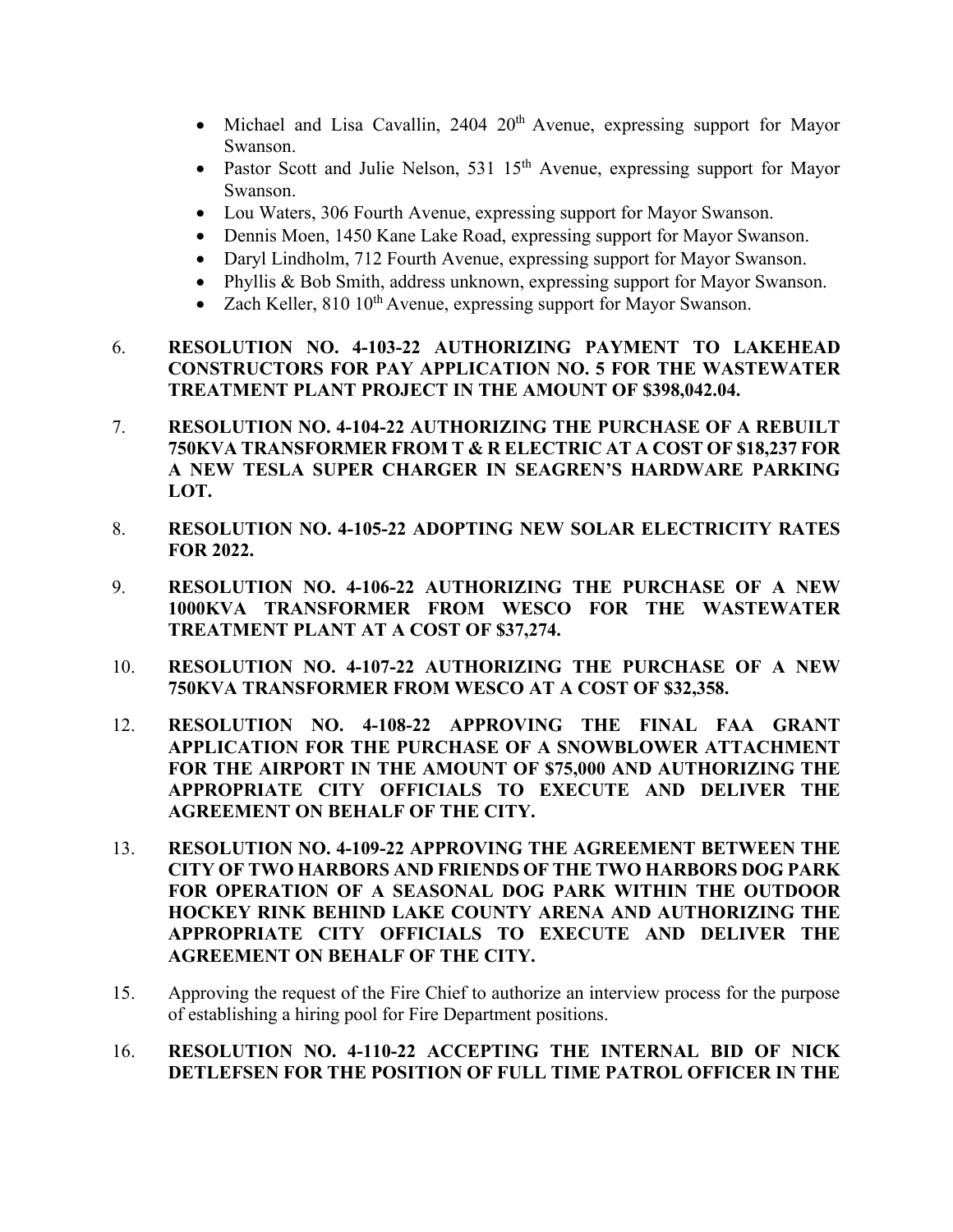### **POLICE DEPARTMENT AND APPOINTING HIM TO THE POSITION EFFECTIVE APRIL 12, 2022.**

#### 17. **RESOLUTION NO. 4-111-22 APPROVING AN INTERNAL TRANSFER FROM THE LOCAL SALES TAX FUND (263) TO THE STREET IMPROVEMENT FUND (402) IN THE AMOUNT OF \$300,000 FOR COSTS ASSOCIATED WITH THE STREET IMPROVEMENT PROJECT.**

- 18. Accepting, with regret, a letter from Jay Turnquist, announcing his intention to retire effective May 31, 2022, and authorizing a letter of appreciation for his service.
- 19. **RESOLUTION NO. 4-112-22 AMENDING RESOLUTION NO. 3-86-22 TO AMEND THE COST OF THE 2022 POLARIS RANGER SIDE BY SIDE UTILITY VEHICLE AND ACCESSORIES FOR THE POLICE DEPARTMENT, TO INCREASE THE PURCHASE PRICE BY \$300.**

Be adopted as read.Carried by a unanimous yea vote of all members present on roll call.

#### *New Business:*

Motion by Woodruff and Passe calling for a public hearing for 6 PM or as soon thereafter as reasonably practical for the purpose of considering giving host approval to the issuance by the Duluth Economic Development Authority (the "Issuer" and together with the City, the "Municipalities") of revenue obligations, in one or more series, under Minnesota Statues 469.152 through 469.1655 (the Act"), in order to finance, refinance and reimburse certain projects (together, the "Projects"). Carried by a unanimous yea vote of all members present on roll call.

Motion by Erickson and Woodruff that **RESOLUTION NO. 4-113-22 AUTHORIZING PAYMENT TO BOLTON & MENK IN THE AMOUNT OF \$4,277.50 FOR PROFESSIONAL SERVICES FOR THE SIU AGREEMENT FOR CASTLE DANGER BREWING** be adopted as read. Carried by a unanimous yea vote of all members present on roll call.

Motion by Swanson and Passe that **RESOLUTION NO. 4-114-22 ACCEPTING THE PROPOSAL OF THE COSTIN GROUP DATED MARCH 23, 2022, TO PROVIDE CERTAIN PROFESSIONAL CONSULTING SERVICES RELATED TO PLANNING AND FUNDING FOR FUTURE HARBOR DEVELOPMENT, AND EXPANDING THE SUCCESS OF THE TRAILHEAD DEVELOPMENT, AND AUTHORIZING THE APPROPRIATE CITY OFFICIALS TO EXECUTE AND DELIVER AN AGREEMENT FOR SAID SERVICES ON BEHALF OF THE CITY UPON REVIEW AND APPROVAL BY THE CITY ATTORNEY** be adopted as read. Carried by the following vote: Yeas: Woodruff, Glaser, Rennwald, Passe, Erickson, Redden. Nays: Swanson. 1.

Motion by Woodruff and Passe calling for a public hearing for 6 PM on Monday, April 25, 2022 to receive public input regarding a proposed amendment to the City's Short-Term Rental Ordinance. Carried by the following vote: Yeas: Woodruff, Glaser, Passe, Erickson, Redden. 4. Nays: Rennwald, Swanson. 2.

#### *Announcements:*

Mayor Swanson again welcomed Interim Administrator, Dhein.